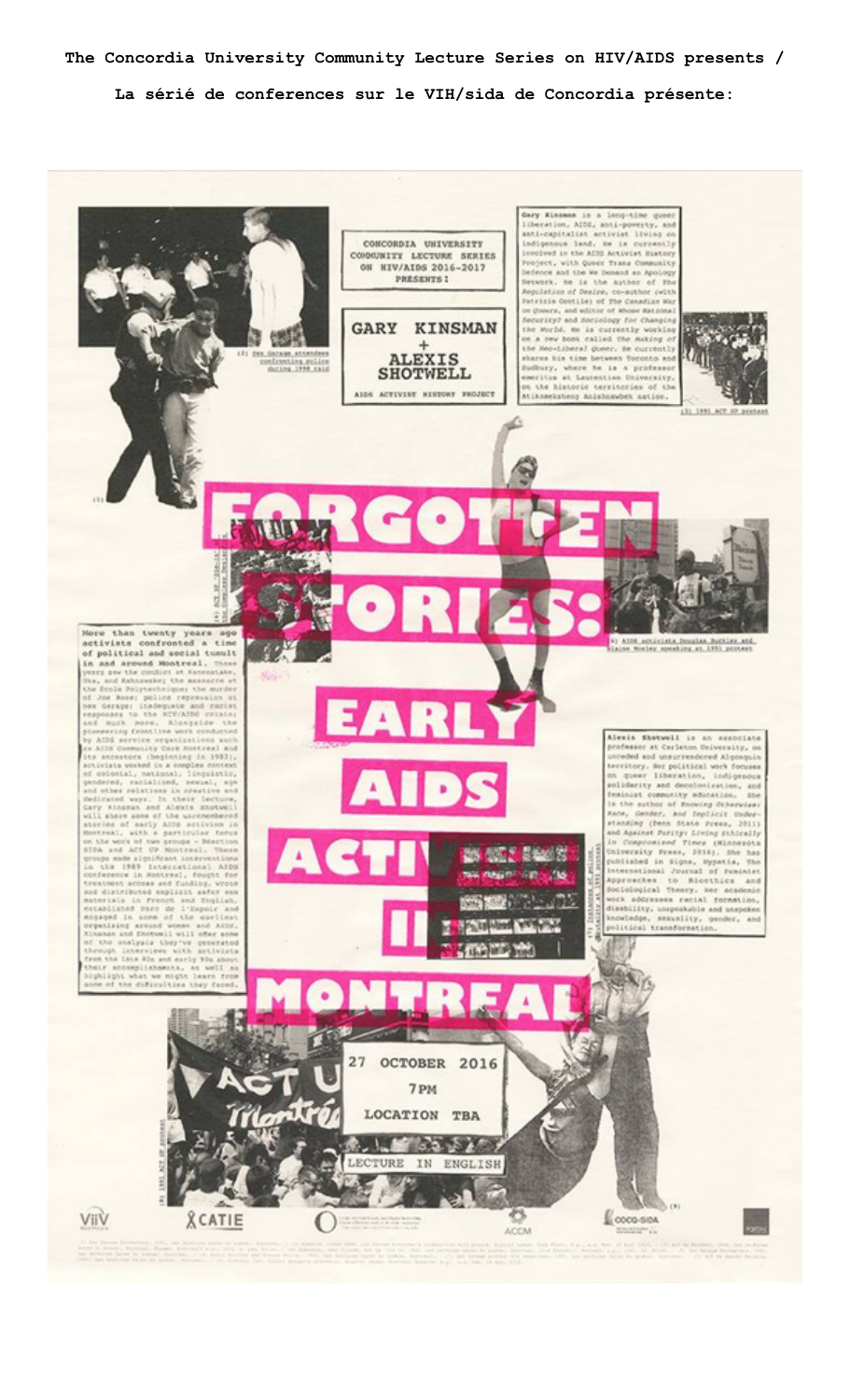## **Forgotten Stories: Early AIDS activism in Montreal**

Gary Kinsman and Alexis Shotwell AIDS Activist History Project | Toronto 27 Oct. 2016 | 7pm De Sève Cinema | 1400 Boul de Maisonneuve O.

More than twenty years ago activists confronted a time of political and social tumult in and around Montreal. Those years saw the conflict at Kanesatake, Oka, and Kahnawake; the massacre at the École Polytechnique; the murder of Joe Rose; police repression at Sex Garage; inadequate and racist responses to the HIV/AIDS crisis; and much more. Alongside the pioneering frontline work conducted by AIDS service organizations such as AIDS Community Care Montreal and its ancestors (beginning in 1983), activists worked in a complex context of colonial, national, linguistic, gendered, racialized, sexual, age and other relations in creative and dedicated ways.

In their lecture, Gary Kinsman and Alexis Shotwell will share some of the unremembered stories of early AIDS activism in Montreal, with a particular focus on the work of two groups - Réaction SIDA and ACT UP Montreal. These groups made significant interventions at the Fifth International AIDS Conference in Montreal in 1989, fought for treatment access and funding, wrote and distributed explicit safer sex materials in French and English, established Parc de l'Espoir and engaged in some of the earliest organizing around women and AIDS. Kinsman and Shotwell will offer some of the analysis they've generated through interviews with activists from the late 80s and early 90s about their accomplishments, as well as highlight what we might learn from some of the difficulties they faced.

Gary Kinsman is a long-time queer liberation, AIDS, anti-poverty, and anti-capitalist activist living on indigenous land. He is currently involved in the AIDS Activist History Project, with Queer Trans Community Defence and the We Demand an Apology Network. He is the author of *The Regulation of Desire* (Black Rose Books, 1996), co-author (with Patrizia Gentile) of *The Canadian War on Queers* (UBC Press, 2010), and editor of *Whose National Security?* (Between the Lines, 2000) and *Sociology for Changing the World*  (Fernwood Publishing, 2006). He is currently working on a new book called *The Making of the Neo-Liberal Queer*. He currently shares his time between Toronto and Sudbury, where he is a professor emeritus at Laurentian University, on the historic territories of the Atikameksheng Anishnawbek nation.

Alexis Shotwell is an associate professor at Carleton University, on unceded and unsurrendered Algonquin territory. Her political work focuses on queer liberation, indigenous solidarity and decolonization, and feminist community education. She is the author of *Knowing Otherwise: Race, Gender, and Implicit Understanding* (Penn State Press, 2011) and *Against Purity: Living Ethically in Compromised Times*  (Minnesota University Press, 2016). She has published in *Signs, Hypatia, The International Journal of Feminist Approaches to Bioethics* and *Sociological Theory*. Her academic work addresses racial formation, disability, unspeakable and unspoken knowledge, sexuality, gender, and political transformation

The lecture will take place in English.

**« Récits oubliés : les débuts de la lutte contre le sida à Montréal »**

- - - - - - - -

Gary Kinsman et Alexis Shotwell AIDS Activist History Project | Toronto 27 octobre 2016 | 19 h Cinéma de Sève | 1400 Boul. de Maisonneuve O.

Il y a plus de deux décennies déjà, les militants de Montréal et des alentours ont vécu une époque tumultueuse sur le plan sociopolitique. Durant ces années ont eu lieu la crise autochtone de Kanesatake, d'Oka et de Kahnawake; le massacre de Polytechnique; le meurtre de Joe Rose; le raid policier au Sex Garage; la réponse inadéquate et raciste à la crise du VIH-sida; et bien d'autres conflits encore. Sur la ligne de front, aux côtés des pionniers de la lutte contre le sida – c'est-à-dire des organismes d'aide aux personnes atteintes, tels que Sida bénévoles Montréal et ses ancêtres (dès 1983) –, les militants ont dû évoluer en faisant preuve de créativité et de dévouement. En effet, leur travail s'était grandement complexifié en raison d'un cadre teinté de colonialisme et de nationalisme, sans compter les divisions de toutes sortes, fondées notamment sur la langue, le genre, l'âge et l'orientation sexuelle.

Dans leur exposé, Gary Kinsman et Alexis Shotwell rappelleront à notre mémoire les débuts de la lutte contre le sida à Montréal. Ils traiteront particulièrement du travail de deux associations militantes : Réaction SIDA et ACT UP - Montréal. Ces groupes ont fait des interventions marquantes lors du 5<sup>e</sup> colloque international sur le sida tenu à Montréal, en 1989; lutté pour l'accès au traitement et son financement; rédigé et distribué de la documentation explicite sur le sexe sécuritaire en français et en anglais; inauguré le Parc de l'Espoir; et participé à plusieurs des premières organisations vouées aux femmes atteintes du sida. M. Kinsman et Mme Shotwell offriront un aperçu de l'analyse qu'ils ont effectuée à la suite d'entrevues auprès de militants de la fin des années 1980 et du début des années 1990, à propos de